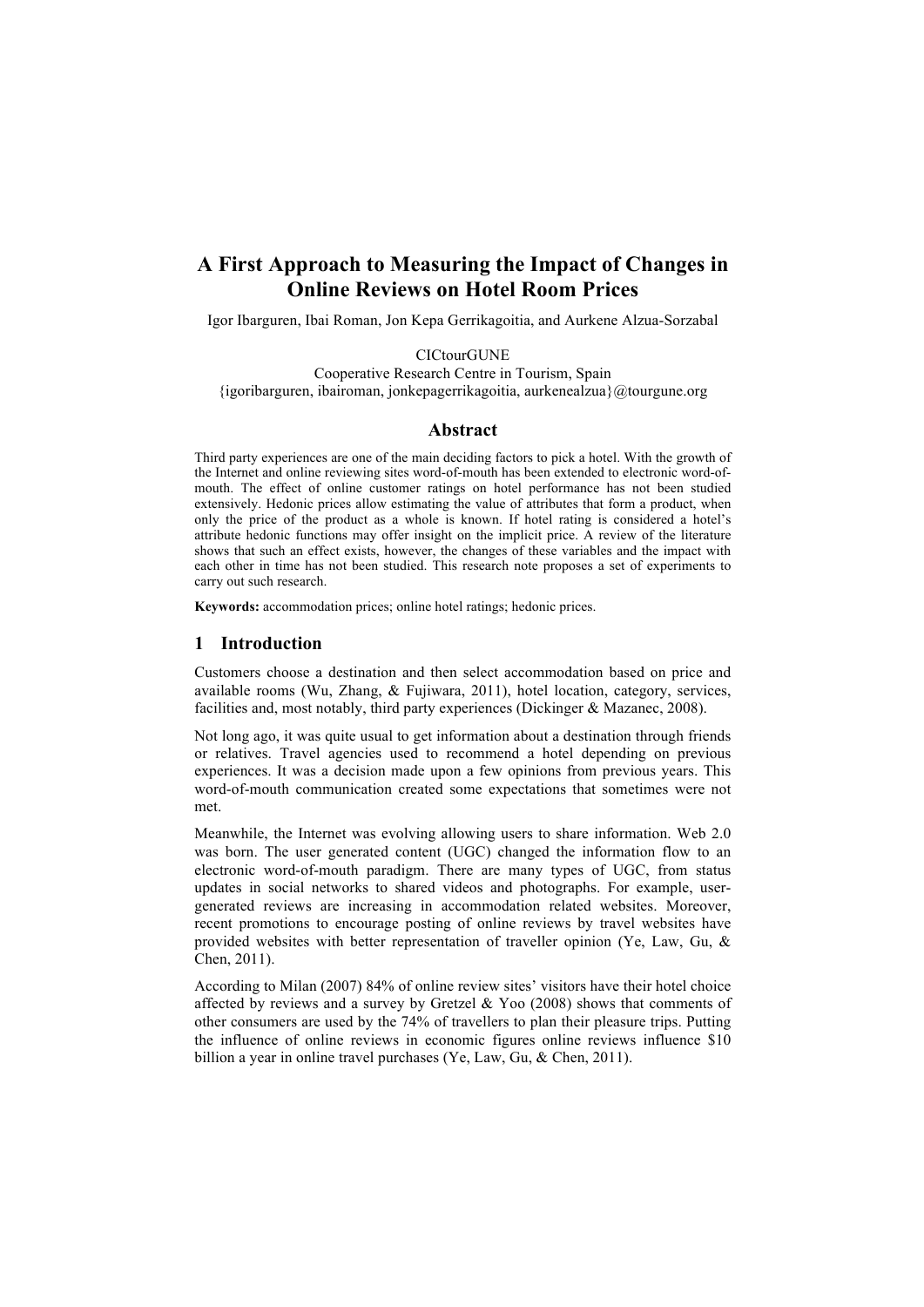There are several studies analysing the influence of online reviews on sales of products such as books (Chevalier & Mayzlin, 2006) and CDs (Ghose & Ipeirotis, 2006) but according to Klein (1998) the influence of online reviews is more pronounced on experience goods as they require consumption before knowing their quality. Vermeulen  $& Seegers (2009)$  carried out a survey to measure the effect of online reviews on customer consideration of hotels and concluded that positive reviews improved the overall consideration for hotels, while negative reviews had a neutral effect.

The Internet has also changed the global business scene. With electronic commerce, business can be conducted anywhere, at any time, especially in the field of tourism (Buhalis & Law, 2008; Gretzel, 2011). In spite of first concerns (Van den Poel & Leunis, 1999), the development of Internet Distribution Systems (IDS) has brought new opportunities to hoteliers and tourists.

Specialised worldwide online hotel reservation agencies cover most of the top level category hotels and tourists use them surpassing other purchasing channels including travel agencies and telephone contacts (Magnini & Karande, 2011; Wong & Law, 2005).

The fact that prices of accommodation establishments vary a lot from one to another is known. A possible explanation of these differences is attributing them to differences in the features of the establishments (Pastor, 1999). Most hotel room attributes such as locational and non-locational attributes cannot change in time, or require a conscious effort, and possibly an economic investment, of the hotelier. A hotel's location cannot change once built and renovating the rooms takes time and costs money. Customer rating, however, is not under the hotelier's direct control and can change rapidly within a short time span, requiring hoteliers to quickly adjust prices since online rating can be a deciding factor among similar hotels with similar prices.

The study proposed in this research note attempts to measure the effect of online rating on hotel room price in the Spanish market. Several periodic data collections might allow observing the reaction the hotelier has over changes on their online rating. The rest of this document is structured as follows. Section 2 reviews the related work in the quantification of the effect of online reviews and other attributes in a hotel room's price, section 3 gives an overview of the methodology that will be used during the study and section 4 will describe the results that are expected from the study.

## **2 Related work**

In tourism research, the impact online customer ratings have on accommodation establishments has been mostly overlooked until recently. Ye, Law, & Gu (2009) studied the effect online reviews had on hotel room sales on the biggest Chinese IDS. Given the difficulty of obtaining actual sales information from the industry, they used the amount of online reviews as a proxy for hotel room sales and revealed that a 10% of improvement in reviewers' rating can increase sales by 4.4%. A later study proved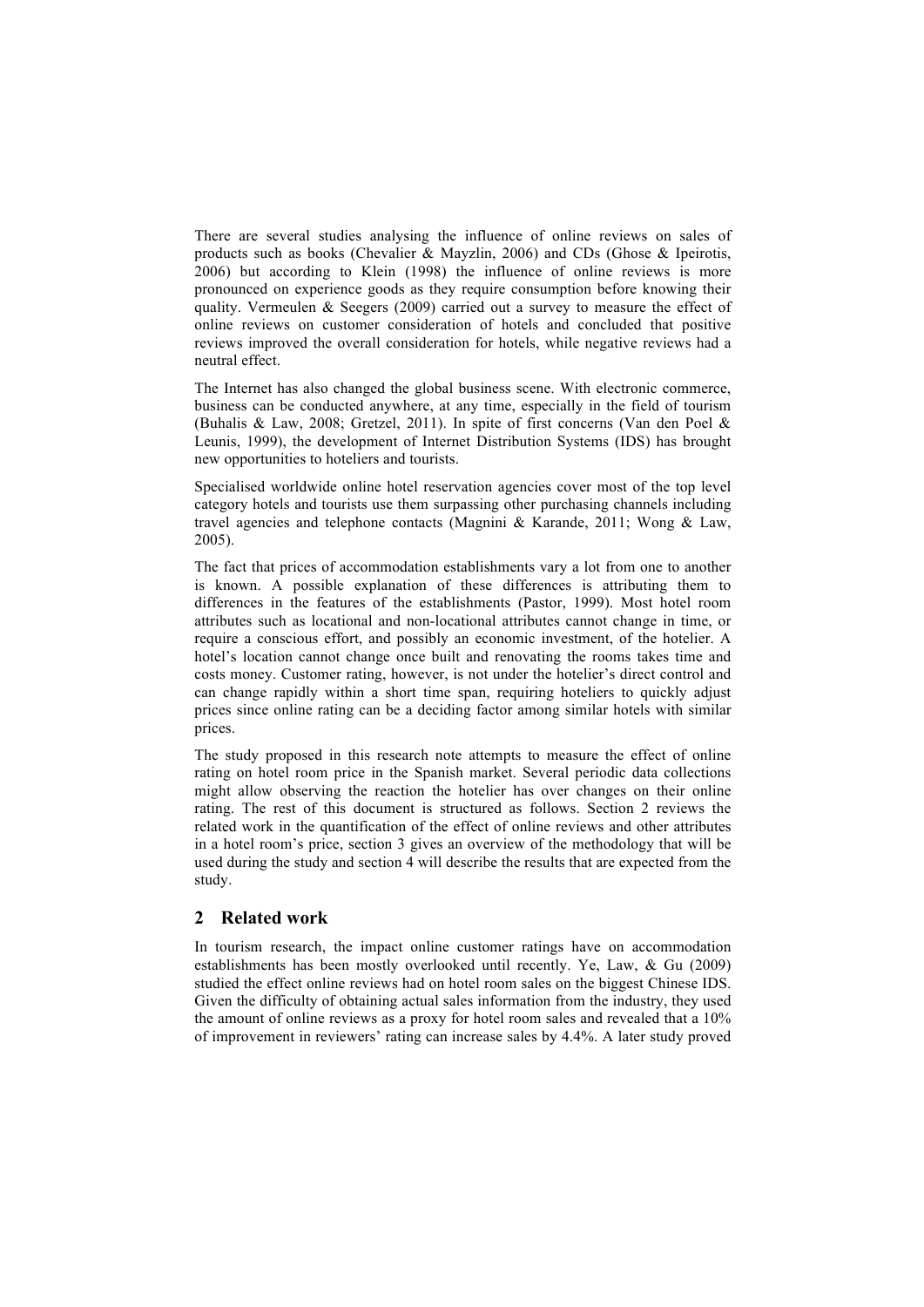the validity of the amount of online reviews as a proxy for room sales (Ye et al., 2011).

Zhang, Ye,  $\&$  Law (2011) used the hedonic price model to quantify the effect the quality of hotel attributes have on room price based on online reviews. They used data extracted from Tripadvisor.com regarding different hotel aspects (star category, location, cleanliness, service and room quality) and concluded that while room quality always has an effect on price, service only generates an increace on price on higher class hotels.

The hedonic method has been extensively used in the accommodation sector to assess the effect of hotel attributes on hotel room prices. The hedonic model (Rosen, 1974) establishes that the value of a good or service can be expressed as the sum of the values of the attributes it is composed of. Using the accommodation sector as an example, this means that the price of a hotel room can be expressed as the sum of values of the hotel and room's attributes, such as location or facilities.

Pastor (1999) focused on the hotel sector, measuring the relationship between star categories and the services published on hotel guides, and their effect on price. He concluded that the star system worked well, with both complementary services and price going up with category, also finding price differences within categories, which were attributed to a different amount of services, which hotels used to differentiate from the competition.

Several studies have focused on locational attributes as price determinants. Espinet, Saez, Coenders, & Fluvia (2003) and Alegre, Cladera, & Sard (2013) focused on sun and beach destinations in different parts of Spain and both concluded that proximity to the beach is a determining factor on room price. Distance to other places, such as the city centre, was only found to affect prices on some destinations, while the polarity of the effect varied between customer nationalities. A view of the sea was also found to increase the value of the room in Mediterranean locations (Fleischer, 2012).

Other studies concentrated on room specific attributes and identified hot-tub, private bath and a larger room to be determinant for bed-and-breakfasts (Monty & Skidmore, 2003), and hairdryer and mini-bar for hotels in Oslo (Thrane, 2007). However, as of yet, no study has analysed the relationship of online ratings and room price over time. The work presented here attempts to fill that gap.

## **3 Methodology**

This research note proposes a study to measure the effect of online ratings on hotel room prices. In order to obtain primary information for the domain model a source of information with both price and review information shown in the same place was necessary. With more than 345,000 hotels Booking.com is arguably the largest Internet Distribution System. Moreover, this IDS also has its own reviewing platform, making it suitable as the information source of this study.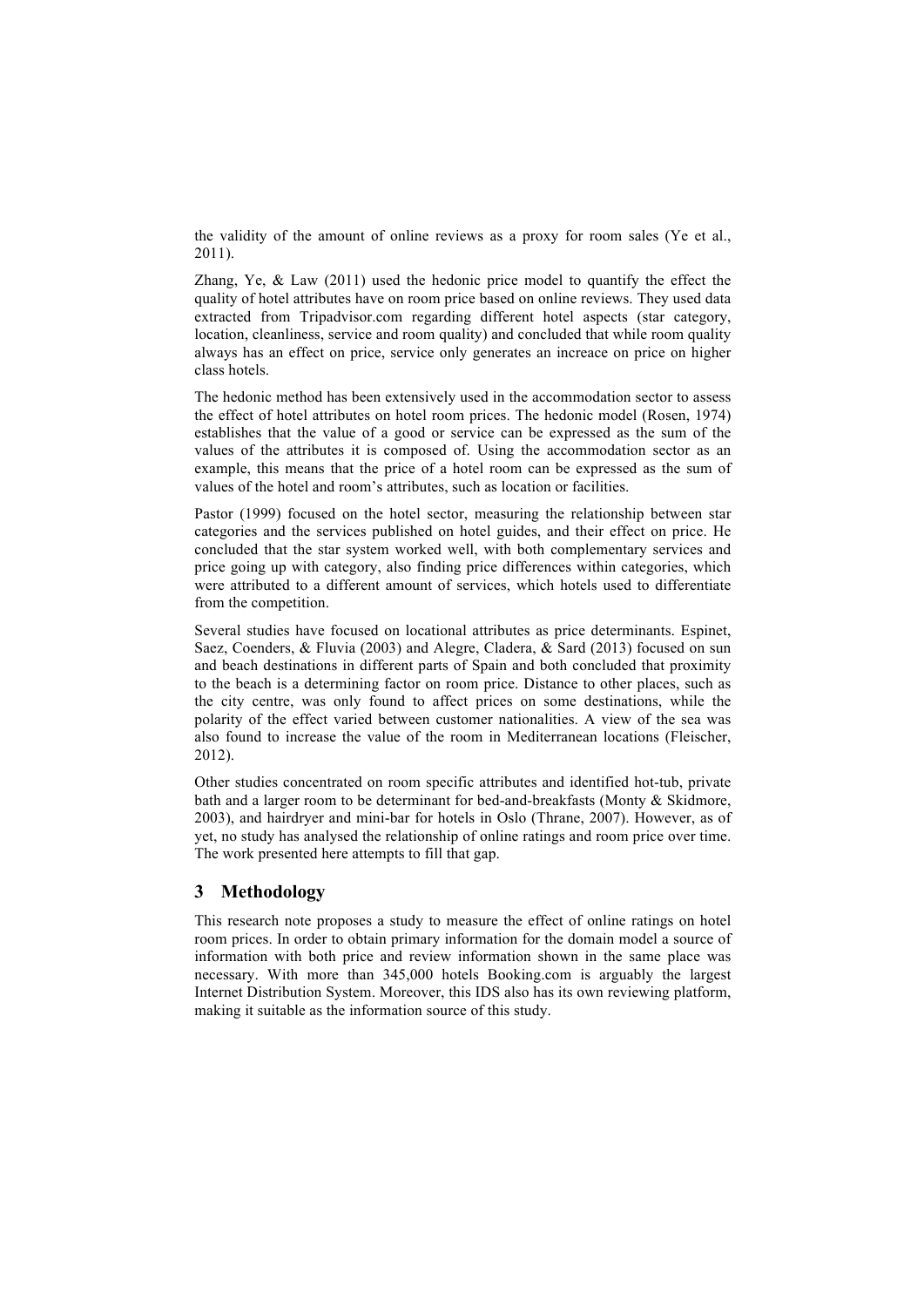In previous work, a methodology to measure the hotel Average Daily Rate (ADR) was developed (Roman, Ibarguren, Gerrikagoitia, & Torres-Manzanera, 2013). This methodology uses offered prices on several booking dates to estimate ADR.

In addition, a new information gathering system has been developed to obtain review information (text comments and numerical rating disaggregated by customer type and hotel aspects such as cleanliness and comfort) along with, policies, services, star category, location and types of rooms. In the literature, several different hedonic price functions (linear, log-linear, etc.) have been used (Pastor, 1999; Zhang et al., 2011). This study will assess the usefulness of those functions for this case.

## **4 Expected results**

The first part of the study will be to validate the effects found in the literature within the scope proposed in this work. If statistically significant results are found a second phase will follow. Within this second phase a data gathering process will be launched periodically and changes in online rating and hotel room prices will be analysed, looking for causal relationships.

#### **References**

- Alegre, J., Cladera, M., & Sard, M. (2013). Tourist areas: Examining the effects of location attributes on tour-operator package holiday prices. *Tourism Management*, *38*(0), 131– 141. Retrieved from
- http://www.sciencedirect.com/science/article/pii/S0261517713000629
- Buhalis, D., & Law, R. (2008). Progress in information technology and tourism management: 20 years on and 10 years after the Internet—The state of eTourism research. *Tourism Management*, *29*(4), 609–623. Retrieved July 22, 2011, from http://linkinghub.elsevier.com/retrieve/pii/S0261517708000162
- Chevalier, J. A., & Mayzlin, D. (2006). The Effect of Word of Mouth on Sales: Online Book Reviews. *Journal of Marketing Research*, *43*(3), 345–354. American Marketing Association. Retrieved from http://dx.doi.org/10.1509/jmkr.43.3.345
- Dickinger, A., & Mazanec, J. (2008). Consumers' Preferred Criteria for Hotel Online Booking. In P. O'Connor, W. Höpken, & U. Gretzel (Eds.), *Information and Communication Technologies in Tourism 2008* (pp. 244–254). Springer-Viena. Retrieved September 13, 2013, from http://link.springer.com/content/pdf/10.1007/978-3-211-77280-5\_22.pdf
- Espinet, J. M., Saez, M., Coenders, G., & Fluvia, M. (2003). Effect on prices of the attributes of holiday hotels: a hedonic prices approach. *Tourism Economics*, *9*(2), 165–177. Retrieved from http://www.ingentaconnect.com/content/ip/tec/2003/00000009/00000002/art00004
- Fleischer, A. (2012). A room with a view A valuation of the Mediterranean Sea view. *Tourism Management*, *33*(3), 598–602. Retrieved from http://www.sciencedirect.com/science/article/pii/S0261517711001397
- Ghose, A., & Ipeirotis, P. (2006). Towards an Understanding of the Impact of Customer Sentiment on Product Sales and Review Quality. *Proceedings of the workshop on information technology and systems* (pp. 1–6). Milwakee, USA.
- Gretzel, U. (2011). Intelligent systems in tourism: A Social Science Perspective. *Annals of Tourism Research*, *38*(3), 757–779. Retrieved from http://www.sciencedirect.com/science/article/pii/S0160738311000776
- Gretzel, U., & Yoo, K.-H. (2008). Use and Impact of Online Travel Reviews. In P. O'Connor, W. Höpken, & U. Gretzel (Eds.), *Information and Communication Technologies in Tourism* (pp. 35–46). Springer-Verlag.